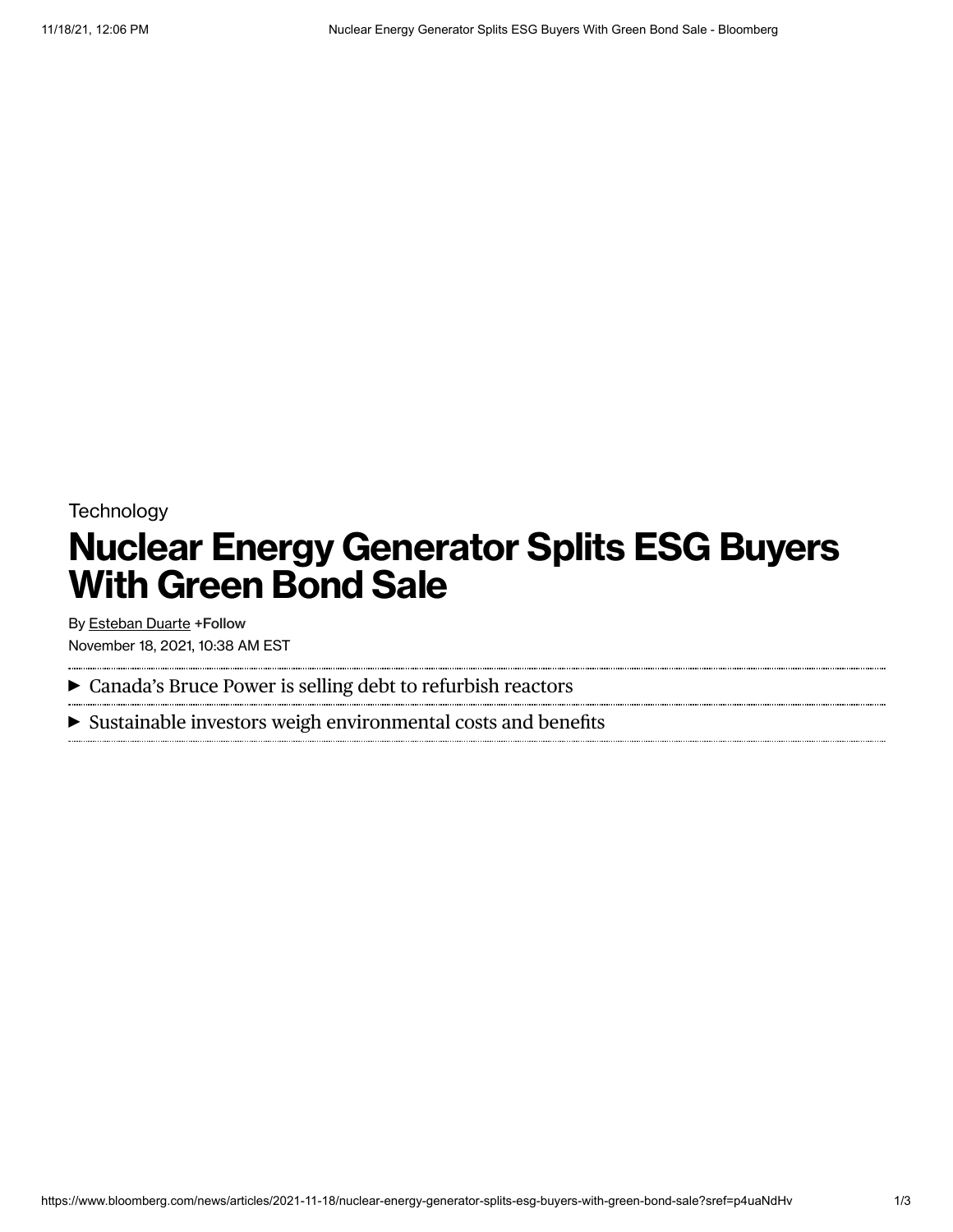

A Canadian utility is selling green bonds to help fund an overhaul of nuclear reactors, a rare use of proceeds that will challenge sustainable debt investors. *Photographer: Thierry Monasse/Bloomberg*

A Canadian utility is selling green bonds to help fund an overhaul of nuclear reactors, a rare use of proceeds that will challenge sustainable debt investors.

Bruce [Power](https://www.bloomberg.com/quote/561679Z:CN) LP announced a C\$500 million (\$395.6 million) bond [sale](https://www.bloomberg.com/news/terminal/R2RXG7GETF5S) on Thursday after holding meetings this [week](https://www.bloomberg.com/news/terminal/R2D0NDT0G1L3) to discuss its green financing framework, according to people familiar with the matter.

Canada's only private-sector nuclear generator has an agreement with the Province of Ontario to refurbish six of its eight power units. That's expected to cost several billion dollars, some of which would come from green financing over the next decade, according to the framework.

Including nuclear power among green investments is controversial due to concerns about waste disposal, the potential for weapons proliferation as well as the potentially devastating consequences of accidental radiation. The [European](https://www.bloomberg.com/quote/345300Z:BB) Union, which has been leading the path on green financing, is debating whether to include this in its green rulebook for investments, with at least four [countries](https://www.bloomberg.com/news/terminal/R2ESXSDWX2PS) opposing it.